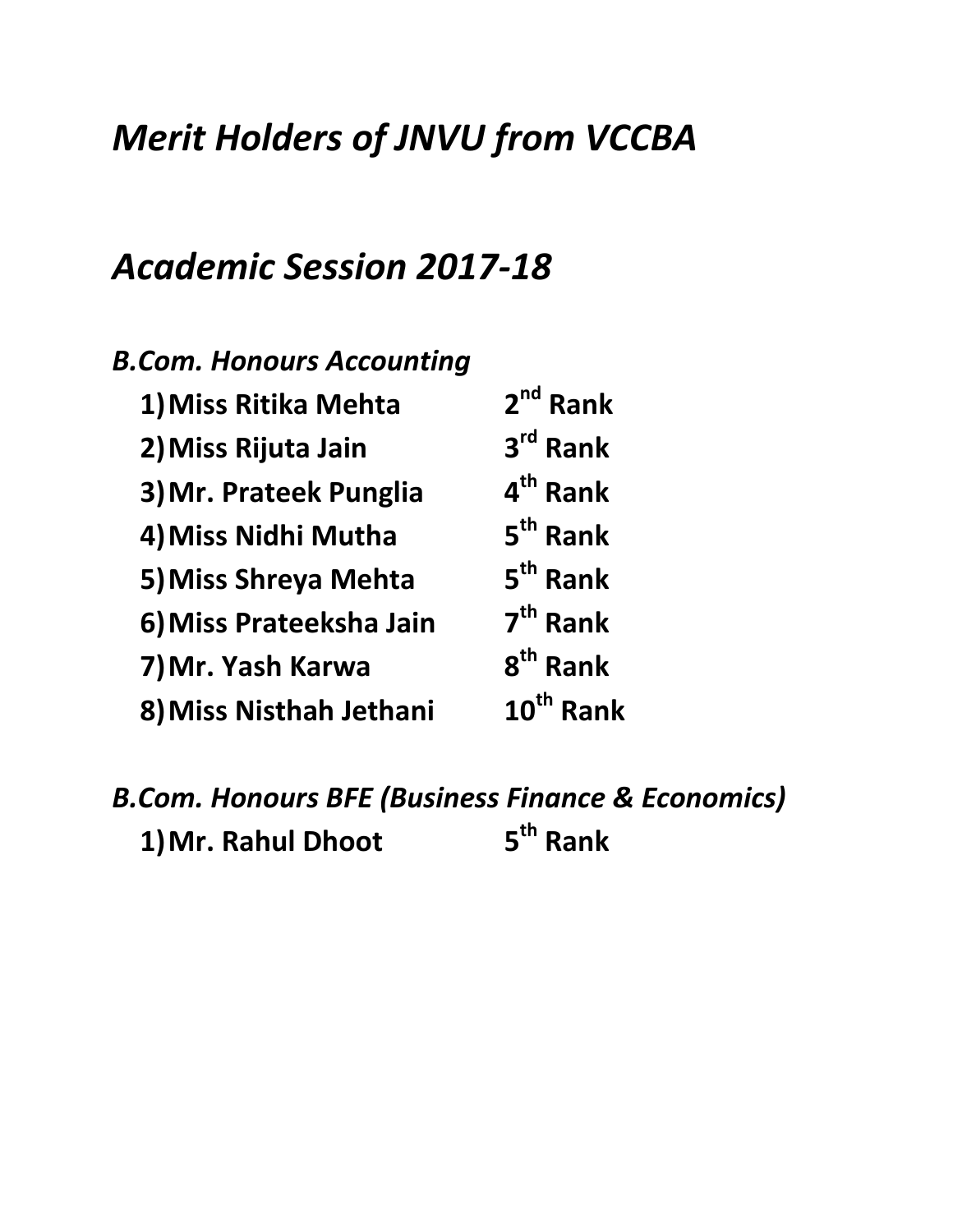| <b>Academic Session 2016-17</b>                              |                 |
|--------------------------------------------------------------|-----------------|
| <b>B.Com. Honours Accounting</b>                             |                 |
| 1) Miss Pragyya Jain                                         | <b>2nd Rank</b> |
| 2) Miss Khushboo Golecha                                     | <b>4th Rank</b> |
| 3) Miss Prachi Bhandari                                      | <b>5th Rank</b> |
| 4) Miss Kajal Bhandari                                       | <b>6th Rank</b> |
| 5) Mr. Anurag Vyas                                           | <b>7th Rank</b> |
| 6) Miss Tamanna Agarwal                                      | <b>9th Rank</b> |
| <b>B.Com. Honours BFE (Business Finance &amp; Economics)</b> |                 |
| 1)Miss Darshna Sharma                                        | 6th Rank        |
|                                                              |                 |

*Academic Session 2015-16*

*B.Com. Honours BFE (Business Finance & Economics) 1)Miss Preksha Kothari 1st Rank (Gold Medal) 2)Miss Kanupriya Jain 4th Rank*

| <b>B.Com. Honours Accounting</b> |                       |
|----------------------------------|-----------------------|
| 1) Mr. Mayank Rathi              | 1st Rank (Gold Medal) |
| 2) Miss Deepshikha Mutha         | <b>2nd Rank</b>       |
| 3) Miss Priyanka Loya            | 3rd Rank              |
| 4) Mr. Vaibhav Thanvi            | <b>5th Rank</b>       |
| 5) Miss Khushboo Golecha         | <b>10th Rank</b>      |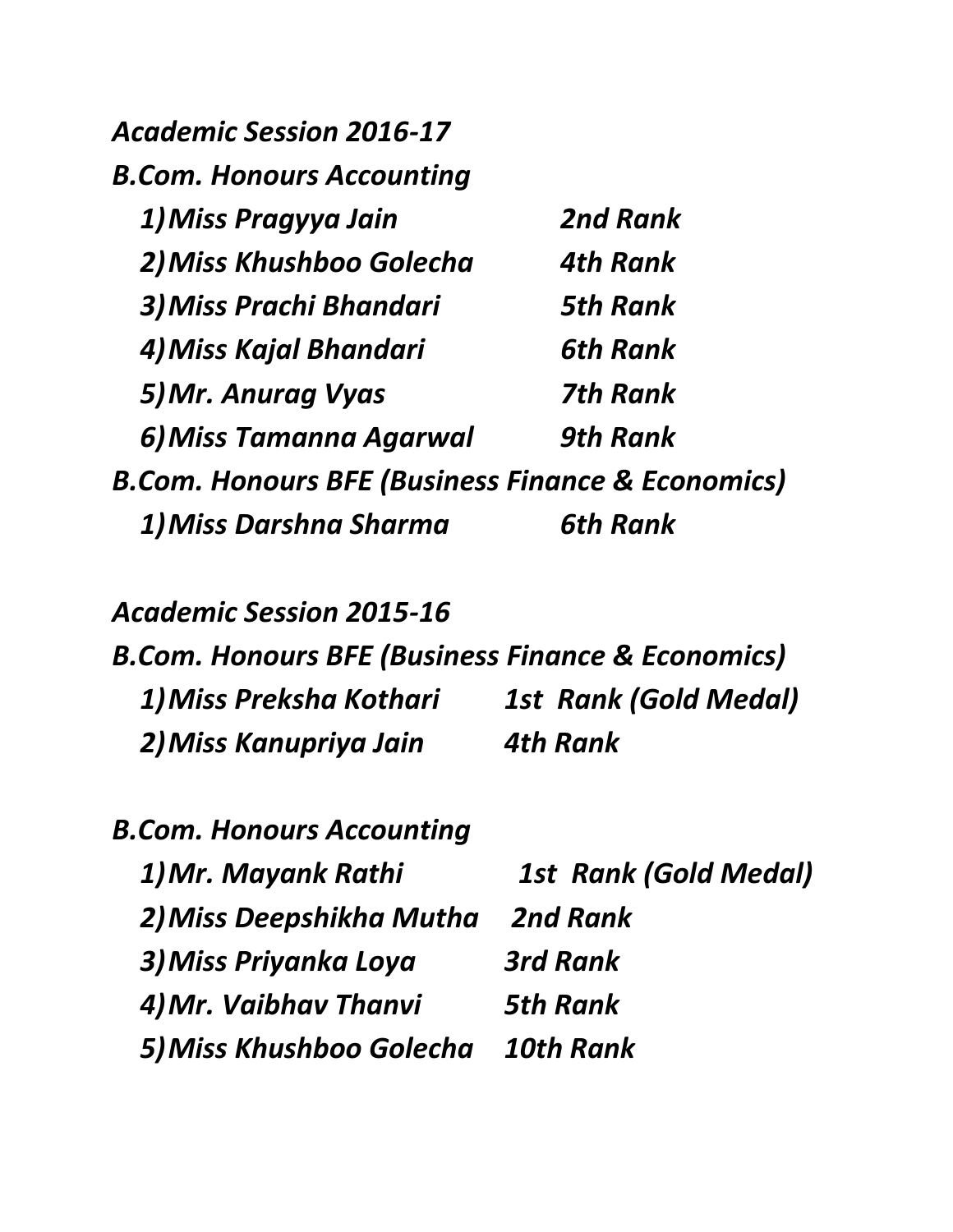*Academic Session 2014-15*

| <b>B.Com. Honours Accounting</b>                             |                       |
|--------------------------------------------------------------|-----------------------|
| 1)Miss Diksha Tawari                                         | 1st Rank (Gold Medal) |
| 2) Miss Diksha Agarwal                                       | <b>2nd Rank</b>       |
| 3) Miss Divya Mankad                                         | <b>3rd Rank</b>       |
| <b>B.Com. Honours BFE (Business Finance &amp; Economics)</b> |                       |
| 1) Miss Shivangi Baheti                                      | 1st Rank (Gold Medal) |
| <b>Academic Session 2013-14</b>                              |                       |
| <b>B. Com. Pass Course</b>                                   |                       |
| 1) Miss Bhagyashree                                          | 1st Rank (Gold Medal) |
| <b>B.Com. Honours Accounting</b>                             |                       |
| 1) Miss Snigdha Rathi                                        | 1st Rank (Gold Medal) |
| <b>B.Com. Honours BFE (Business Finance &amp; Economics)</b> |                       |
| 1)Miss Akanksha Kothari<br>Medal)                            | 1st Rank (Gold        |